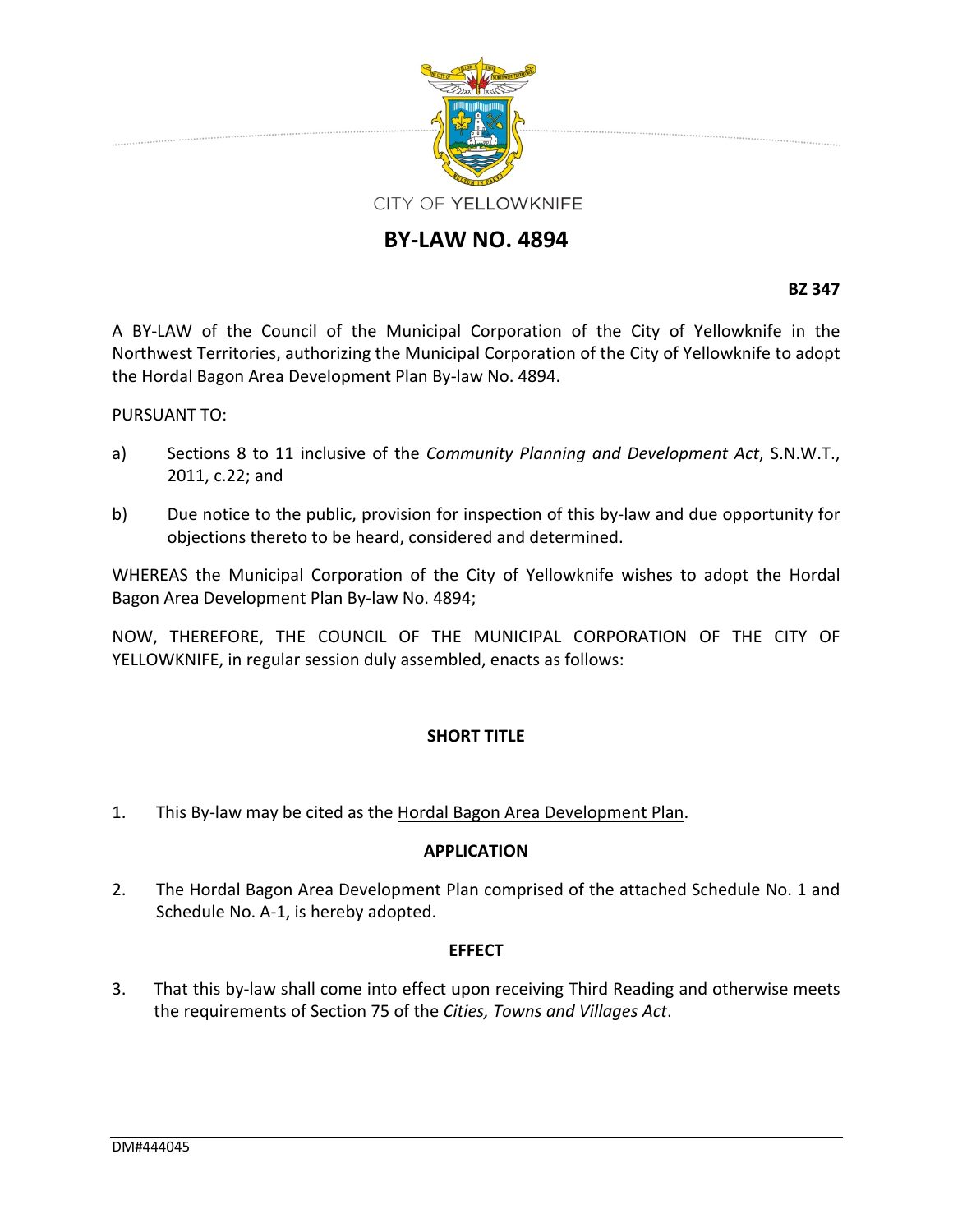| Read a First time this $14$ day of $MARCH$ , A.D. 2016. |  |
|---------------------------------------------------------|--|
|---------------------------------------------------------|--|

Mayor

City Administrator

Read a Second Time this 29 day of MAKUH , A.D. 2016.

Mayor

City Administrator

| Read a Third Time and Finally Passed this | day of MARCH | , A.D., |
|-------------------------------------------|--------------|---------|
| 2016.                                     |              |         |

Mayor

City Administrator

I hereby certify that this by-law has been made in accordance with the requirements of the Cities, Towns and Villages Act and the by-laws of the Municipal Corporation of the City of Yellowknife.

noombis gibb DM#444045

City Administrator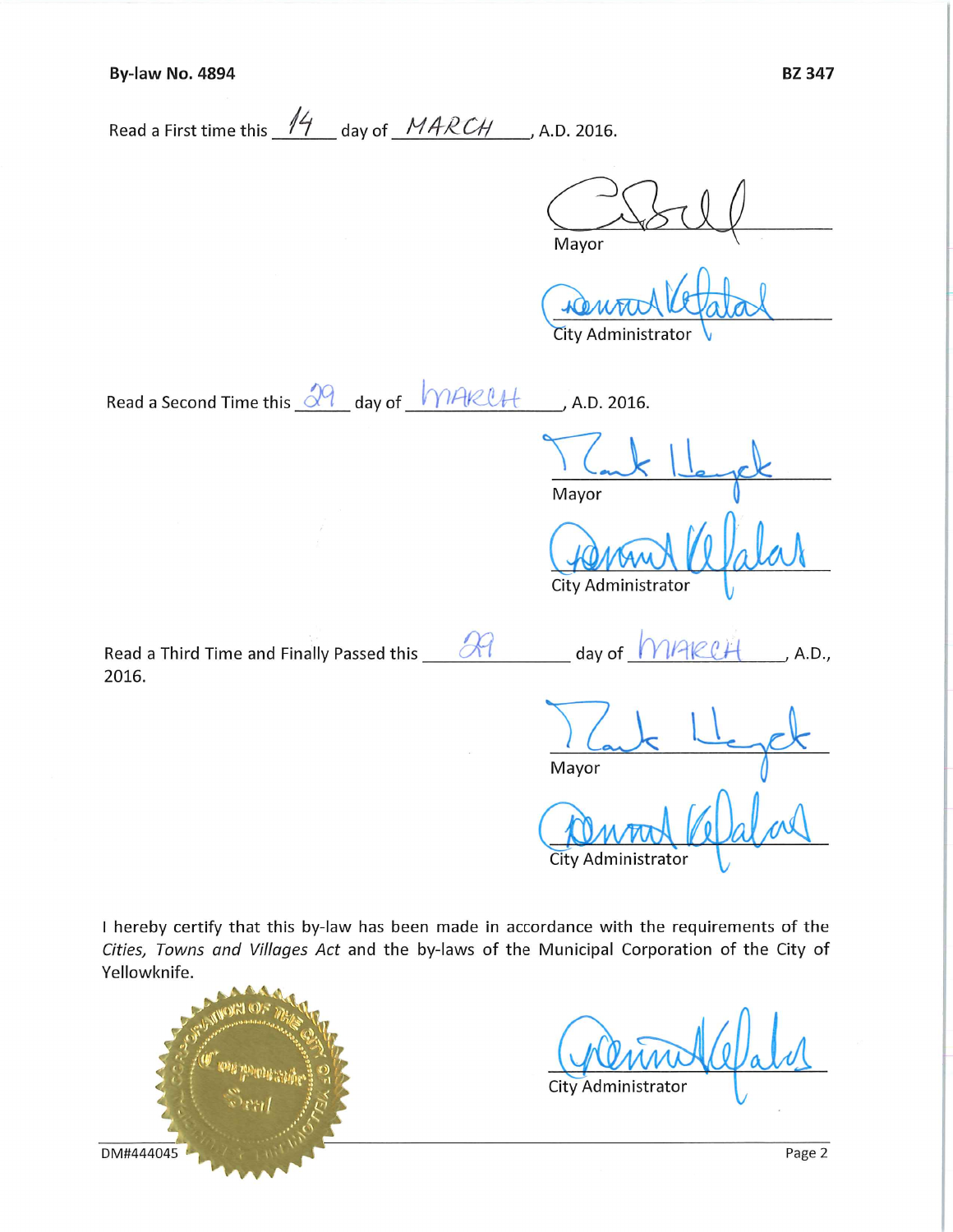## **City of Yellowknife**

### **Hordal Bagon Area Development Plan**

#### **By‐law No. 4894**

### **"Schedule No. 1"**

### 1. Purpose

To establish a development framework including a conceptual lot layout and road and trail connections for the Hordal Bagon Area Development.

- 2. Development Plan Boundaries
	- a. The area intended for the Hordal Bagon Area Development Plan includes Lot 7, Block 547, Plan 1700; Lot 31, Block 546, Plan 1700; and a portion of Lot 6, Block 550, Plan 1971. The conceptual land development area is approximately 2.18 hectares in area and is identified in Schedule No. A‐1 and hereafter called the "Development Area".
	- b. The existing road right‐of‐way boundaries will be maintained. The parcel boundaries indicated in the Development Area will be established and determined by engineering design and final plans of survey.
- 3. Land Use
	- a. The intention of the Development Area is to accommodate single family development, with the possibility of accessory residential uses. All development shall comply with Section 3.4.2 of the 2011 General Plan, policies for the Residential Community Designation.
- 4. Trail connection and Open Space Network

The trail connections provided in the area surrounding the Development Area will be the current snowmobile trails. These trails will be incorporated into the larger trail network indicated in the 2011 General Plan.

- a. The area is serviced by several existing trails, which will remain, notably:
	- i. A snowmobile trail which accesses the Development Area from Deh Cho Boulevard;
	- ii. A snowmobile trail which accesses the site from the natural area between Utsingi Drive and Mandeville Drive;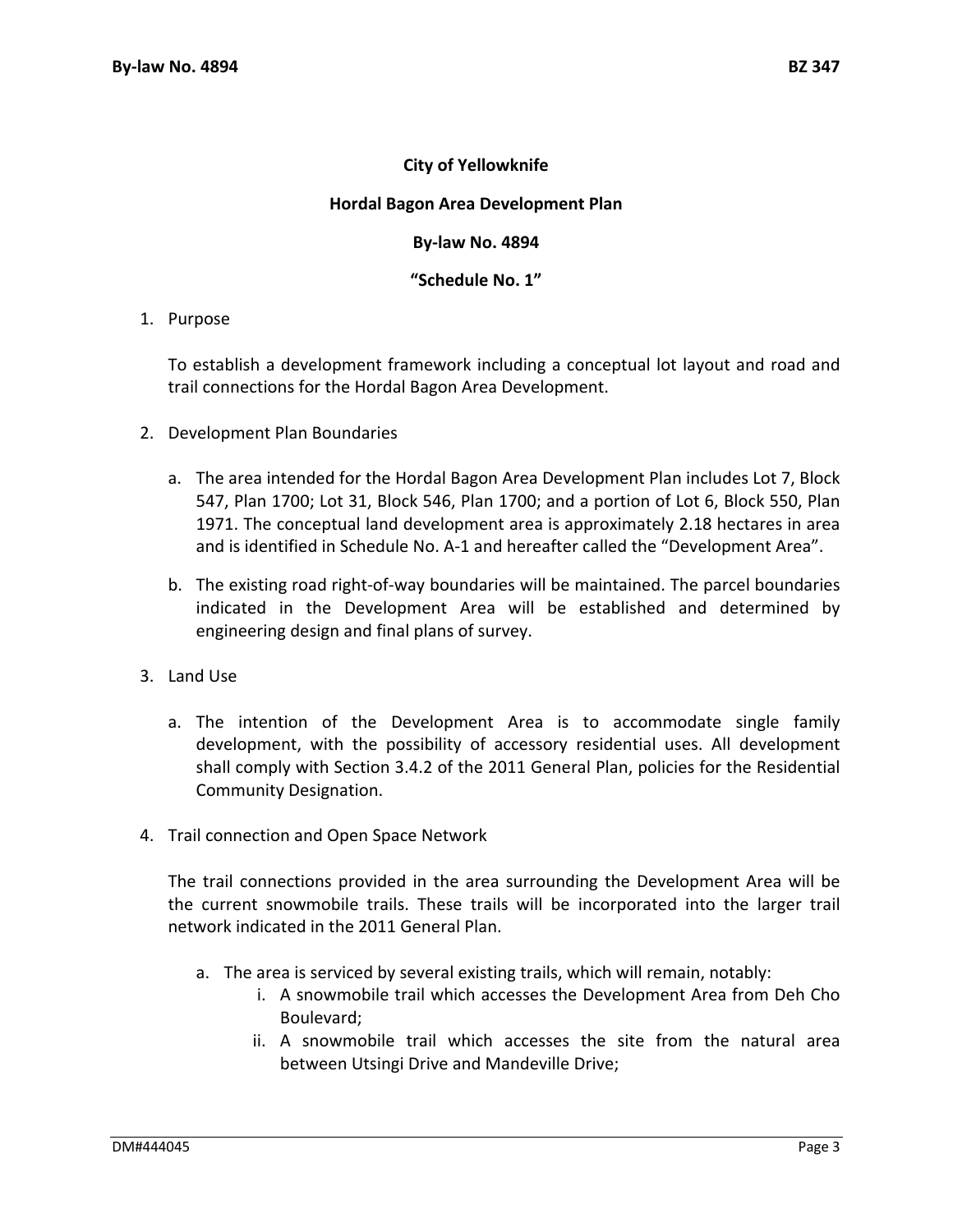- b. Connection between these trails will be maintained during winter months when snowmobiles will travel along the road right‐of‐way in the Area Development.
- 5. Road Network

The Development Area lots are structured along an existing roadway connecting Balsillie Court to Hordal Road. The width of the roadway is 10 metres, which will permit one travel lane plus one parking lane and sidewalk located on the north side. One‐way only traffic will be permitted on this road, traveling from Bagon Drive/Balsillie Court in the southeast to Hordal Road in the north‐west.

## 6. Utility Services

- a. Piped water and sewer services will be provided by existing City services.
- b. Utility services will be provided underground.
- c. A fire hydrant will be necessary approximately midway on the 10 m roadway to provide hydrant coverage at a maximum of 150 m on centre.
- d. Where applicable, off‐site levies shall be collected in accordance with Land Administration By‐law No. 4596, as amended.
- 7. Drainage and Wetlands
	- a. Existing natural drainage patterns and wetlands shall be maintained where possible.
	- b. Positive drainage toward the public right‐of‐way will be ensured. The final grading plan will be subject to review and approval by the Department of Public Works and Engineering.
- 8. Schedule of Area Development

Upon approval of this Area Development Plan By‐law, the Development will proceed according to the steps below. The Area Development Sequence will include, but is not limited to:

- a. A detailed engineering design plan for lots in the Development Area;
- b. The confirmation of a plan of survey for subdivision;
- c. Construction of infrastructure and site services;
- d. Land appraisal and land sale pursuant to the Land Administration By‐law No. 4596, as amended.